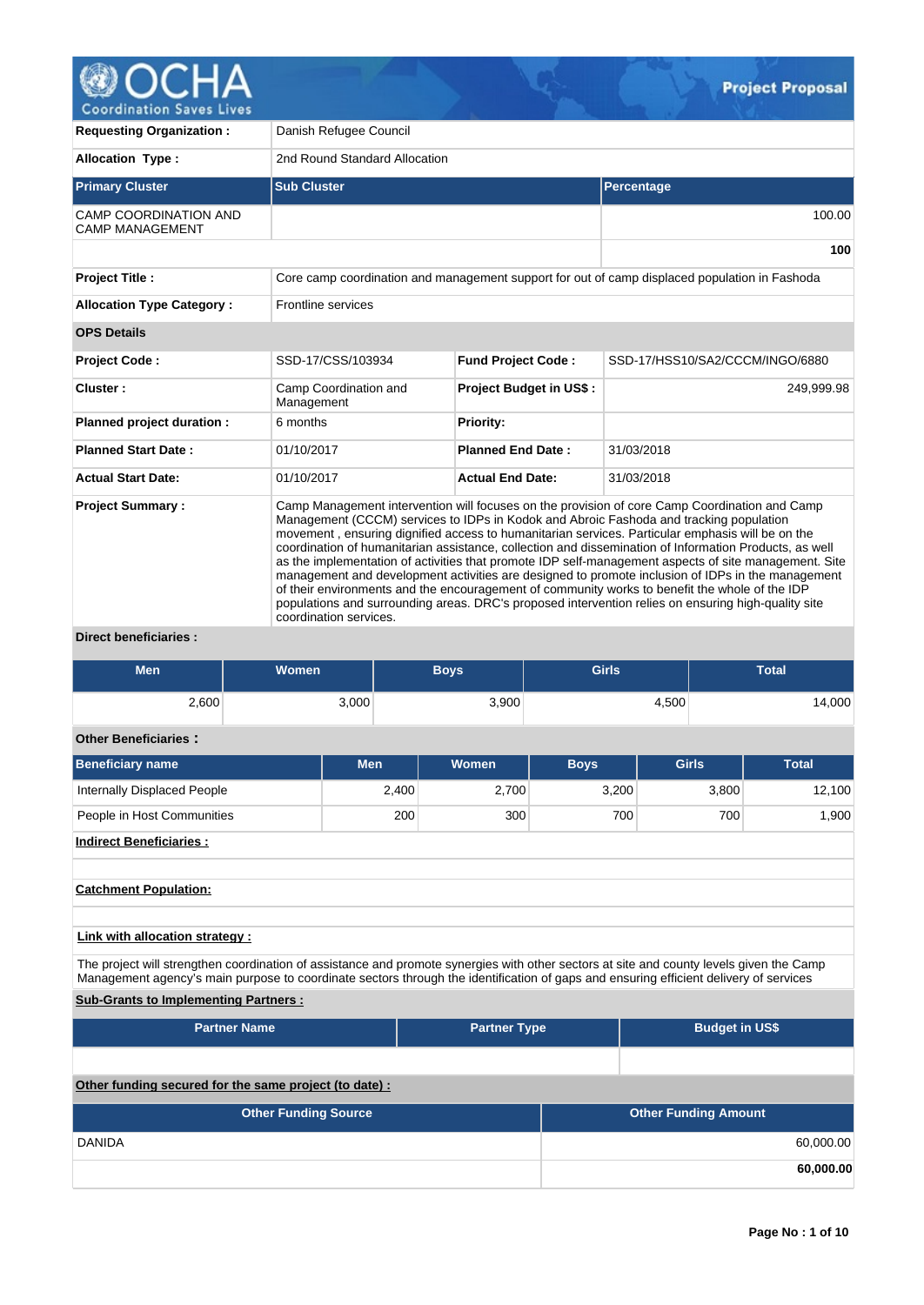## **Organization focal point :**

| <b>Name</b>       | Title                                  | <b>IEmail</b>                 | <b>IPhone</b> |
|-------------------|----------------------------------------|-------------------------------|---------------|
| Hilde Bergsma     | Deputy Country Director -<br>programme | head.programme@drc-ssudan.org | +211914122714 |
| <b>BACKGROUND</b> |                                        |                               |               |

### **1. Humanitarian context analysis**

Following fighting on the west bank of the river in Upper Nile State in January 2017, thousands of IDPs fled to Fashoda county, mainly settling in Aburoc, as well as other places such as Nyichir, Alel, Kalgany, Fashoda, Oriny and Nigir. According to an IOM headcount on the 8th of March, approximately 21,129 people moved in Aburoc, with 15,000 having been displaced from Wau Shilluk and 6,000 from Fashoda/Kodok, or the host community. The takeover of Kodok by SPLA in April 2017 caused the remaining population in Kodok to flee, some to Aburoc and others across the border to Sudan and thus leaving Kodok a militarised zone. In September 2017, the SPLA further launched an offensive in Aburoc effectively taking control of the displacement area. This has caused programming uncertainty. DRC assessment of the situation is that there are two likely scenarios in the coming six months; 1) some beneficiaries will be persuaded to return to Kodok as both locations are under SPLA control. There is therefore the need to sustain tracking population movement to guide provision of assistance, 2) beneficiaries will remain in Aburoc for an extended period of time and thus needing sustained coordination of assistance. It is on these two scenarios that this project is designed.

### **2. Needs assessment**

This project is an extension of the IOM CERF funded project ended 30/9/2017. The project is based on feedback received from the target population and humanitarian actors. Activities are a combination of continuation and expansion of CCCM activities. As CCCM has been established under IOM funded project, this new project builds further on the structures established, i.e. capacity building of self-management committees, support to organization of events. The humanitarian actors also expressed the high-value added of site services mapping, services monitoring and site map, therefore under this project this activity will be expanded. In addition, Activity 1.1.4 (support to new arrivals) is a new activity based on the majority of complaints/feedback received at CFM desk. The project will closely liaise with DRC Protection activities (funded under DANIDA and UNHCR).

### **3. Description Of Beneficiaries**

The project will target IDPs residing in Aburoc in Fashoda and the hosting community. However, due to the volatile context, security and displacement dynamics are a high considerations in the implementation of this project; with the potential aim of the SPLA to move further north and consolidate their position in Upper Nile, potentially during the dry season the population composition in Aburoc and other locations, may change. There is therefore a possibility of shifting focus to include identified new areas of focus such as Kodok in the event of a surge of reverse displacement.

### **4. Grant Request Justification**

Camp Management intervention will focus on the provision of out of camp CCCM services to IDPs in Fashoda and tracking population movement ensuring dignified access to humanitarian services. Particular emphasis will be on the coordination of humanitarian assistance, collection and dissemination of Information Products, as well as the implementation of activities that promote IDP self-management aspects of site management.

Regular exit/entry tracking is critical to informing humanitarian response due to the volatile context in Upper Nile State, and the potential for further displacement down the line. DRC has been doing population movement tracking since May 2017 and this should be sustained. The population of Aburoc are currently residing in a flood prone area. DRC through CERF funding has carried out site planning and establishment of essential communal structures. Nonetheless, this is an ongoing activity as the allocation of shelter materials, latrines & other services must continue to be done in such a way so that the population remain accessible for humanitarians. Rehabilitation of access roads in already flooded areas, including construction of culverts, remain a priority area immediately the rains subside. Community leadership structures have been established but will need to be supported as a body to work with the humanitarian community and host community to better inform programming, as well as better understand the needs & intentions of the IDPs.

### **5. Complementarity**

The grant of IOM CERF for CCCM Aburoc ended on 30/9/2017. Hence this is an extension of the CCCM out of camp project. It complements the protection project in Aburoc under UNHCR Malakal/Fashoda, the funding of Danida for protection for Fashoda which ended 30/9/2017

### **LOGICAL FRAMEWORK**

### **Overall project objective**

IDPs and related host communities in Fashoda have access to dignified humanitarian services through the provision and coordination of essential camp management activities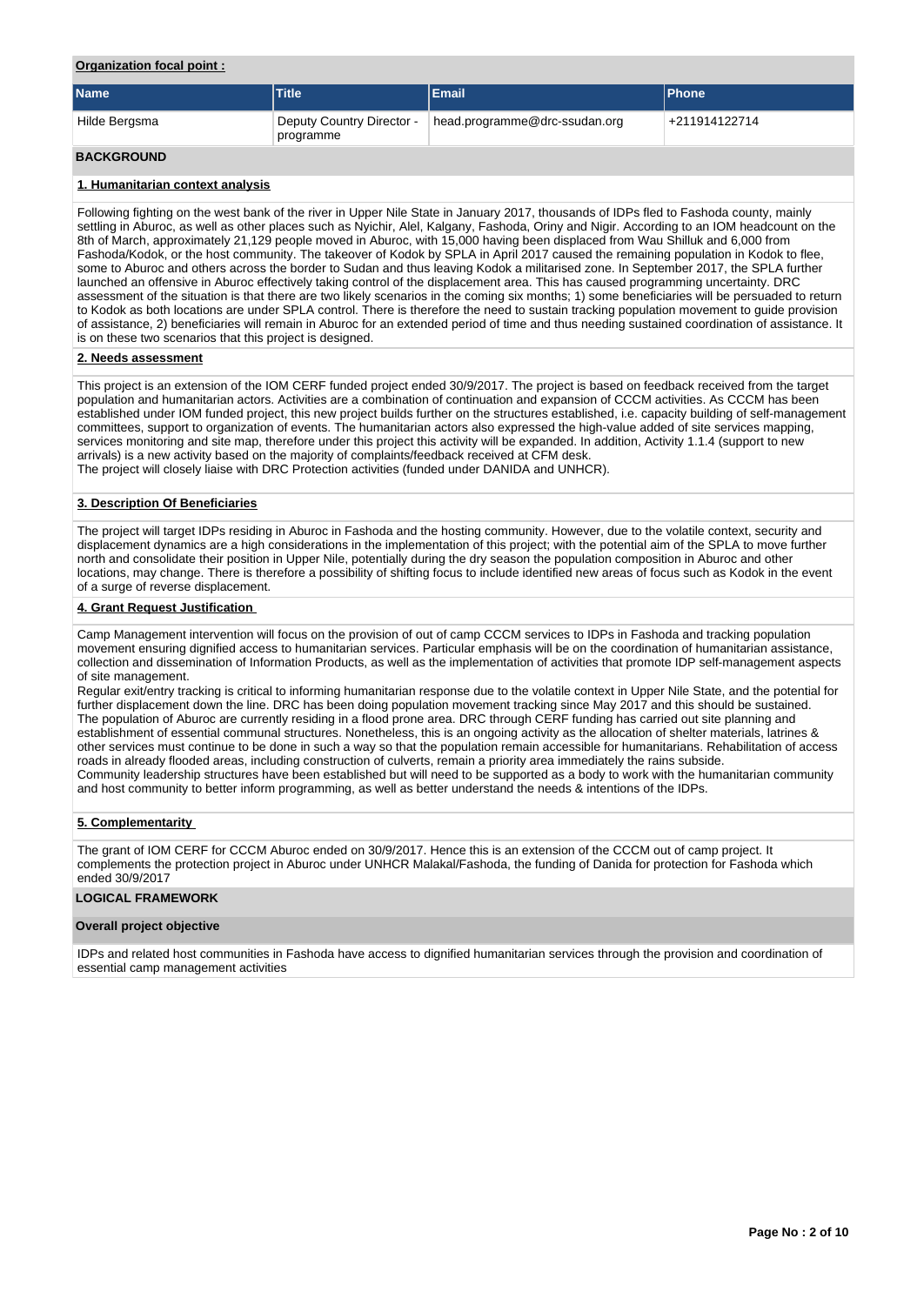| <b>CAMP COORDINATION AND CAMP MANAGEMENT</b>                                                        |                                                                                                      |                                 |  |  |  |  |  |  |  |
|-----------------------------------------------------------------------------------------------------|------------------------------------------------------------------------------------------------------|---------------------------------|--|--|--|--|--|--|--|
| <b>Cluster objectives</b>                                                                           | <b>Strategic Response Plan (SRP) objectives</b>                                                      | <b>Percentage of activities</b> |  |  |  |  |  |  |  |
| Support information-based decision-making<br>by affected populations and humanitarian<br>responders | SO1: Save lives and alleviate the suffering of<br>those most in need of assistance and<br>protection | 60                              |  |  |  |  |  |  |  |
| Equip humanitarians, local actors, and<br>authorities with the tools and knowledge to               | SO3: Support at risk communities to sustain<br>their capacity to cope with significant threats       | 40                              |  |  |  |  |  |  |  |

**Contribution to Cluster/Sector Objectives :** This project will contribute significantly to achieve the CCCM Cluster's sector objectives laid out in the Cluster allocation strategy. First of all, through its implementation, out of camp coordination and camp management structures in Fashoda county will be strengthened and this should lead to enhanced coordination and monitoring of humanitarian service provision in the various settlements where DRC operates (CSO 1). Secondly, in line with the CCCM Cluster's strategic decision to delegate capacity building at field level to Cluster partners, the extensive training component in this project will also contribute to Equip humanitarians, UNMISS, authorities and IDPs with the tools and knowledge to apply camp coordination and camp management concepts and best practices (CSO 2).

### **Outcome 1**

Delivery of humanitarian services to IDPs in Fashoda is strengthened through enhanced coordination and information management.

# **Output 1.1**

# **Description**

Humanitarian support and services will be enhanced through coordination mechanisms and access to up-to-date information.

#### **Assumptions & Risks**

apply CCCM concepts and best practices.

Direct implementation of CCCM activities in Fashoda is contingent on safe and secure access to the IDP settlement(s).

#### **Indicators**

|                 |                                                           |                                                                                            | <b>End cycle beneficiaries</b> |                                   | <b>End</b><br>cycle |  |               |
|-----------------|-----------------------------------------------------------|--------------------------------------------------------------------------------------------|--------------------------------|-----------------------------------|---------------------|--|---------------|
| Code            | <b>Cluster</b>                                            | <b>Indicator</b>                                                                           | <b>Men</b>                     | <b>Boys</b> Girls<br><b>Women</b> |                     |  | <b>Target</b> |
| Indicator 1.1.1 | <b>CAMP COORDINATION</b><br>AND CAMP<br><b>MANAGEMENT</b> | Number of Camp Coordination and Camp<br>Management meetings organized                      |                                |                                   |                     |  | 12            |
|                 |                                                           | <b>Means of Verification:</b> Minutes of meetings distributed, signed attendance sheets    |                                |                                   |                     |  |               |
| Indicator 1.1.2 | <b>CAMP COORDINATION</b><br>AND CAMP<br><b>MANAGEMENT</b> | Number of updated service mapping disseminated<br>to partners and community.               |                                |                                   |                     |  | 6             |
|                 | <b>Means of Verification:</b> Service map versions        |                                                                                            |                                |                                   |                     |  |               |
| Indicator 1.1.3 | <b>CAMP COORDINATION</b><br>AND CAMP<br>MANAGEMENT        | Number of weekly MTT summarized data<br>disseminated to partners.                          |                                |                                   |                     |  | 25            |
|                 | <b>Means of Verification: MTT reports</b>                 |                                                                                            |                                |                                   |                     |  |               |
| Indicator 1.1.4 | <b>CAMP COORDINATION</b><br>AND CAMP<br>MANAGEMENT        | Number of new arrival HH provided withcore relief<br>items based on vulnerability criteria |                                |                                   |                     |  | 150           |
|                 | <b>Means of Verification:</b> Distribution documents      |                                                                                            |                                |                                   |                     |  |               |
| Indicator 1.1.5 | <b>CAMP COORDINATION</b><br>AND CAMP<br><b>MANAGEMENT</b> | % of complaints and feedback received or<br>feedback mechanisms responded to               |                                |                                   |                     |  | 75            |
|                 | Moone of Verification , Individual case decuments         |                                                                                            |                                |                                   |                     |  |               |

**Means of Verification :** Individual case documents

# **Activities**

# **Activity 1.1.1**

Chair bi-weekly Camp Management Coordination meetings to facilitate dialogue and feedback between IDPs, host communities, humanitarian agencies and RRC and share minutes with relevant stakeholders.

# **Activity 1.1.2**

Service mapping and monitoring is conducted on an on-going basis and feedback is share with Cluster leads and NGO partners in a timely matter. DRC will coordinate monthly updates of the service mapping and disseminate to the partners and communities. DRC's outreach worker team will be strengthened in order to better ensure a robust service delivery monitoring mechanism, of which data will feed into humanitarian service delivery decision making. Outreach scope will be extended to cover nearby host communities whose members have access to the humanitarian services.

# **Activity 1.1.3**

Exit and entry movement tracking (MTT) is conducted on a daily basis on main exit and entry points. Summarized information is shared with partners and CCCM Cluster to better understand the movement of IDPs and inform humanitarian response in the area.

# **Activity 1.1.4**

Co-coordinating with relevant UN agencies and NGO partners, the establishment of new arrival assistance process and support. Agreed core relief items to be provided to new arrivals who have been verified and intention to stay.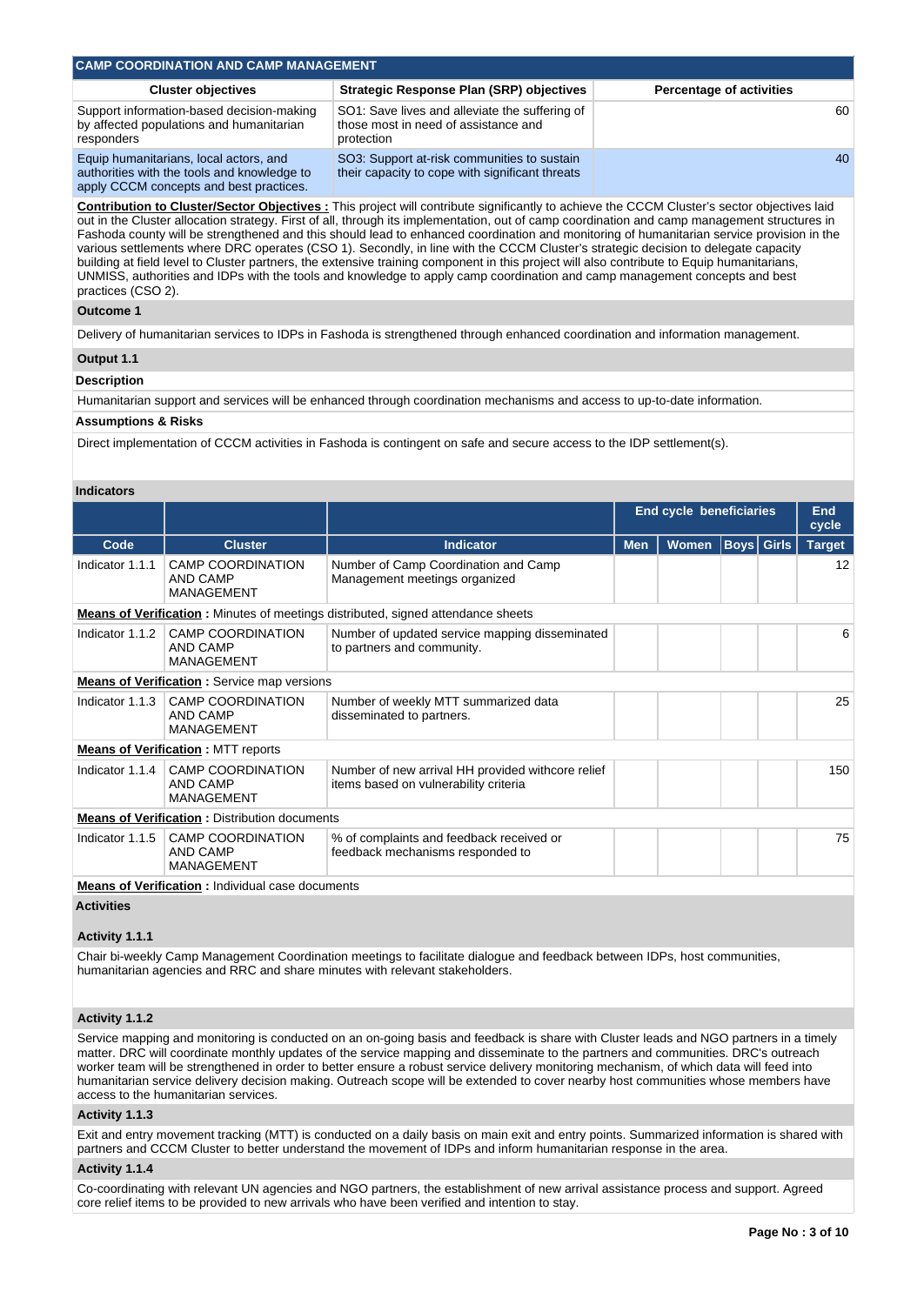# **Activity 1.1.5**

DRC will operate a two way Complaints and Feedback Response Mechanism (CFM), ensuring that IDPs complaints are received in an accountable manner, are timely referred and are updated with the status of the complaint through the Complaints and Feedback Response mechanisms.

# **Output 1.2**

### **Description**

Community groups are better equipped to self-manage and play an active role in humanitarian assistance provided within the settlements

# **Assumptions & Risks**

Community is a homogenous unit and representative structures and leadership can be formed and function. Working with camp committees & communities is contingent on the committees being organized around peaceful and constructive objectives. Any indication of intent to commit violent acts (including hate speech) or block humanitarian access will render it impossible to maintain support to said group(s).

#### **Indicators**

|                 |                                                                     |                                                                                                                                                                       |                            | <b>End cycle beneficiaries</b> |  |  | End<br>cycle      |  |               |  |
|-----------------|---------------------------------------------------------------------|-----------------------------------------------------------------------------------------------------------------------------------------------------------------------|----------------------------|--------------------------------|--|--|-------------------|--|---------------|--|
| Code            | <b>Indicator</b><br><b>Cluster</b>                                  |                                                                                                                                                                       | <b>Men</b><br><b>Women</b> |                                |  |  | <b>Boys Girls</b> |  | <b>Target</b> |  |
| Indicator 1.2.1 | <b>CAMP COORDINATION</b><br><b>AND CAMP</b><br><b>MANAGEMENT</b>    | Number of individuals from camp management<br>agencies, humanitarian agencies, community<br>leadership, local actors, local authorities receiving<br>training on CCCM | 25<br>20                   |                                |  |  | 45                |  |               |  |
|                 | Means of Verification: Attendance lists, agenda, photos             |                                                                                                                                                                       |                            |                                |  |  |                   |  |               |  |
| Indicator 1.2.2 | <b>CAMP COORDINATION</b><br><b>AND CAMP</b><br><b>MANAGEMENT</b>    | Number of Camp Self-Management Committees<br>formed or supported                                                                                                      |                            |                                |  |  | 5                 |  |               |  |
|                 |                                                                     | <b>Means of Verification:</b> ToRs, minutes of meetings, signed attendance sheets                                                                                     |                            |                                |  |  |                   |  |               |  |
| Indicator 1.2.3 | <b>CAMP COORDINATION</b><br><b>AND CAMP</b><br><b>MANAGEMENT</b>    | Number of capacity building trainings conducted<br>for community leadership and groups.                                                                               |                            |                                |  |  | 10                |  |               |  |
|                 | Means of Verification: Signed attendance sheets, agenda, photos     |                                                                                                                                                                       |                            |                                |  |  |                   |  |               |  |
| Indicator 1.2.4 | <b>CAMP COORDINATION</b><br><b>AND CAMP</b><br><b>MANAGEMENT</b>    | % of female participating in IDP leadership                                                                                                                           |                            |                                |  |  | 30                |  |               |  |
|                 | <b>Means of Verification:</b> Committee leadership membership lists |                                                                                                                                                                       |                            |                                |  |  |                   |  |               |  |
| Indicator 1.2.5 | <b>CAMP COORDINATION</b><br><b>AND CAMP</b><br><b>MANAGEMENT</b>    | Number of IDPs reached through awareness<br>campaigns                                                                                                                 | 400                        | 400                            |  |  | 800               |  |               |  |
|                 | <b>Means of Verification:</b> Event write-ups, photos               |                                                                                                                                                                       |                            |                                |  |  |                   |  |               |  |
| Indicator 1.2.6 | <b>CAMP COORDINATION</b><br><b>AND CAMP</b><br><b>MANAGEMENT</b>    | Number of community structures spaces<br>maintained and repaired                                                                                                      |                            |                                |  |  | 10                |  |               |  |
|                 | <b>Means of Verification: Photos</b>                                |                                                                                                                                                                       |                            |                                |  |  |                   |  |               |  |

**Activities**

### **Activity 1.2.1**

Camp management training are conducted for traditional leaders and committee leaders over the project cycle in order for them understand the role and function of CCCM with Fashoda, and lay out their roles and responsibilities, as well as accountability within CCCM to the beneficiary population.

### **Activity 1.2.2**

DRC will support community based groups based on the community's interested and needs (for example demographic, vulnerability, youth, social, cultural) through the facilitation of meetings, training & coaching and support in organization of activities within the settlement.

#### **Activity 1.2.3**

Community groups that are focused on self-governance and leadership are included in DRC's capacity building training programme, focusing on leadership capacities, participation & representation, inclusion, decision making and empowerment.

#### **Activity 1.2.4**

Promote and facilitate women representation in decision making processes among IDP populations through the development of a Women's Leadership Committee, and appropriate and proportional representation within other community self management, social, cultural or governance groups.

### **Activity 1.2.5**

Facilitate and support agreed informative campaigns and recreational, social, or cultural activities of community based groups

#### **Activity 1.2.6**

Establishment, upgrade and maintenance of the community centres (targeting committee structures and other public or community buildings).

### **Activity 1.2.7**

Rehabilitation, construction and/or upgrade of communal & access infrastructure (examples include roads, food drop zone, water management structures).

#### **Additional Targets :**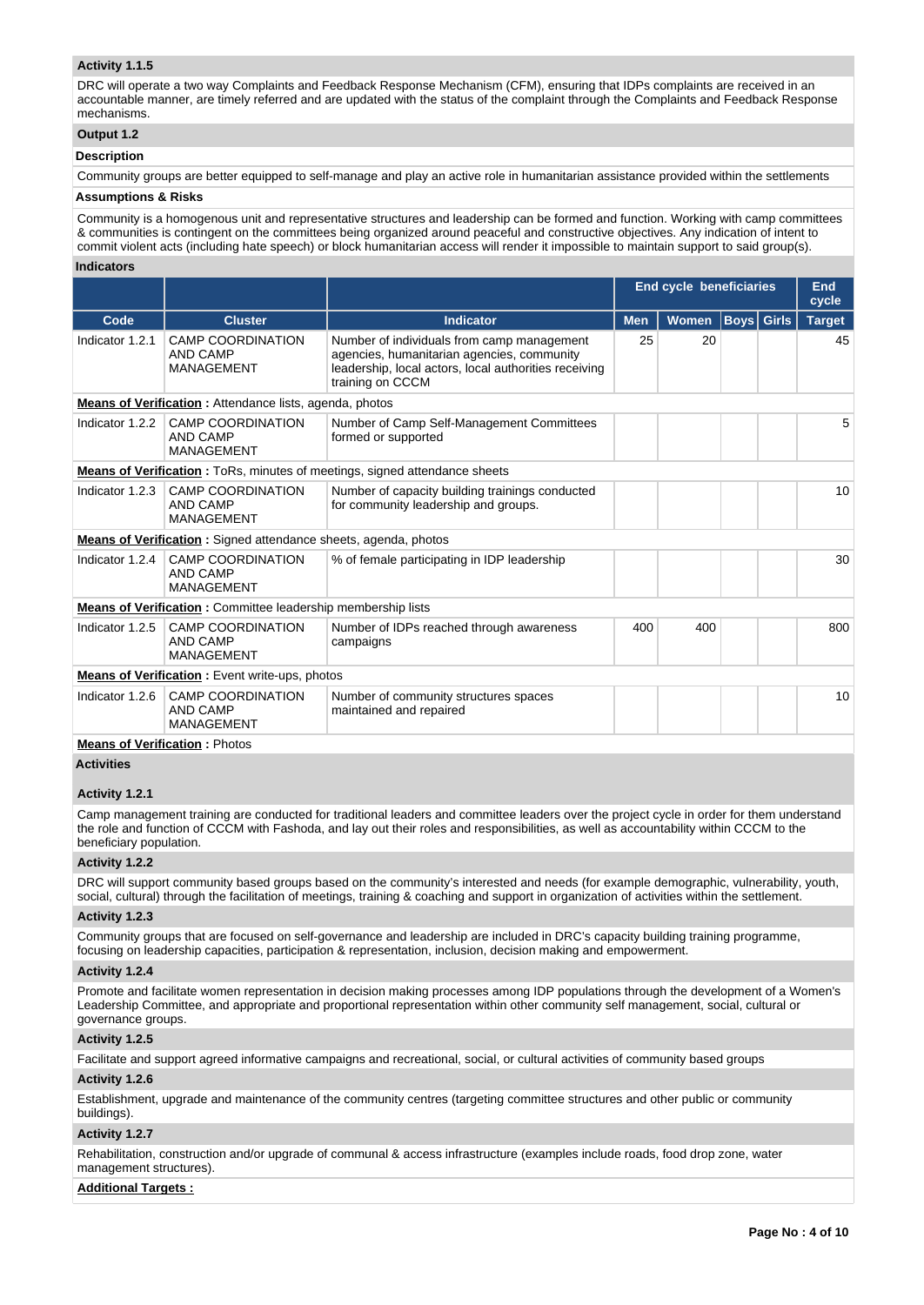# **Monitoring & Reporting plan**

DRC South Sudan has a robust monitoring and evaluation structure in place for all of its programs. This M&E structure ensures that DRC is able to meet its targets by adhering to Common Humanitarian Standards (CHS),DRC is a certified member of CHS. DRC implementation hand book and cluster guidelines. DRC M&E strategy is divided in to three main areas, output monitoring, quality control and outcome monitoring. This also includes the progress tracking of the projects, periodic review of the project progress and dependable information capitalization mechanism. For this project only output monitoring and quality control are possible due to short time frame. • Output monitoring,

DRC South Sudan appoints a program manager or program officer to lead the project implementation in the particular intervention site. He/she is responsible to monitor the project progress, information capitalization and record keeping. He/she will ensure that the project is heading in the right direction with regards to its progress and the highly quality service delivery in line with the global, DRC and cluster's defined standards. Field based M&E officers are responsible to report the projects progress against the agreed indicator to country office on monthly bases, through internal progress tracker tool. In the country office the progress of the each of the project is reviewed on the monthly bases and if necessary, corrective actions are proposed.

#### • Quality control

DRC has technical coordinators based in Juba (Country Office) who are not only responsible to design the interventions in line with the global and cluster's standards but also considering the local needs. The technical coordinators travel to the field frequently to monitor the quality of the intervention and propose solutions to improve it further. Along with this DRC M&E teams conducts regular output and process monitoring to ensure that DRC's interventions are effective, efficient and are achieving its objectives in the best possible manner. • Outcome and Impact evaluation.

DRC South Sudan regularly conduct outcome monitoring and impact evaluations either internally or by employing a third party to ensure that we are achieving our objectives, as well as to capitalize on the learnings through different project implementation. However, in the short time implementation this will not be possible.

#### **Workplan**

| <b>Activitydescription</b>                                                                                                                                                                                                                                                                                                                                                                                                                                                                                                                                                                                                                     | Year | 1            | 2            | 3                       |  |  | 8 | 9 | 10 | -11          | 12                      |
|------------------------------------------------------------------------------------------------------------------------------------------------------------------------------------------------------------------------------------------------------------------------------------------------------------------------------------------------------------------------------------------------------------------------------------------------------------------------------------------------------------------------------------------------------------------------------------------------------------------------------------------------|------|--------------|--------------|-------------------------|--|--|---|---|----|--------------|-------------------------|
| Activity 1.1.1: Chair bi-weekly Camp Management Coordination meetings to<br>2017<br>facilitate dialogue and feedback between IDPs, host communities, humanitarian<br>agencies and RRC and share minutes with relevant stakeholders.<br>2018                                                                                                                                                                                                                                                                                                                                                                                                    |      |              |              |                         |  |  |   |   | X. | $ X $ $X$    |                         |
|                                                                                                                                                                                                                                                                                                                                                                                                                                                                                                                                                                                                                                                |      | X            | X.           | ΙX                      |  |  |   |   |    |              |                         |
| Activity 1.1.2: Service mapping and monitoring is conducted on an on-going basis<br>2017<br>and feedback is share with Cluster leads and NGO partners in a timely matter.<br>DRC will coordinate monthly updates of the service mapping and disseminate to<br>2018<br>the partners and communities. DRC's outreach worker team will be strengthened in<br>order to better ensure a robust service delivery monitoring mechanism, of which<br>data will feed into humanitarian service delivery decision making. Outreach scope<br>will be extended to cover nearby host communities whose members have access<br>to the humanitarian services. |      |              |              |                         |  |  |   |   | X  | X            | $\mathsf{X}$            |
|                                                                                                                                                                                                                                                                                                                                                                                                                                                                                                                                                                                                                                                |      | X            | X.           | X                       |  |  |   |   |    |              |                         |
| Activity 1.1.3: Exit and entry movement tracking (MTT) is conducted on a daily<br>basis on main exit and entry points. Summarized information is shared with                                                                                                                                                                                                                                                                                                                                                                                                                                                                                   | 2017 |              |              |                         |  |  |   |   | X  | $\mathsf{X}$ | ΙX.                     |
| partners and CCCM Cluster to better understand the movement of IDPs and inform<br>humanitarian response in the area.                                                                                                                                                                                                                                                                                                                                                                                                                                                                                                                           |      | X.           | $\mathsf{X}$ | $\mathsf{X}$            |  |  |   |   |    |              |                         |
| Activity 1.1.4: Co-coordinating with relevant UN agencies and NGO partners, the<br>establishment of new arrival assistance process and support. Agreed core relief<br>items to be provided to new arrivals who have been verified and intention to stay.                                                                                                                                                                                                                                                                                                                                                                                       |      |              |              |                         |  |  |   |   |    |              | X                       |
|                                                                                                                                                                                                                                                                                                                                                                                                                                                                                                                                                                                                                                                |      | X            | ΙX.          | $\mathsf{I} \mathsf{X}$ |  |  |   |   |    |              |                         |
| Activity 1.1.5: DRC will operate a two way Complaints and Feedback Response<br>Mechanism (CFM), ensuring that IDPs complaints are received in an accountable                                                                                                                                                                                                                                                                                                                                                                                                                                                                                   |      |              |              |                         |  |  |   |   | X. | ΙX.          | $\mathsf{I} \mathsf{X}$ |
| manner, are timely referred and are updated with the status of the complaint<br>through the Complaints and Feedback Response mechanisms.                                                                                                                                                                                                                                                                                                                                                                                                                                                                                                       | 2018 | X            | ΙX.          |                         |  |  |   |   |    |              |                         |
| Activity 1.2.1: Camp management training are conducted for traditional leaders and<br>committee leaders over the project cycle in order for them understand the role and                                                                                                                                                                                                                                                                                                                                                                                                                                                                       | 2017 |              |              |                         |  |  |   |   | X  |              | X                       |
| function of CCCM with Fashoda, and lay out their roles and responsibilities, as well<br>as accountability within CCCM to the beneficiary population.                                                                                                                                                                                                                                                                                                                                                                                                                                                                                           | 2018 |              | X            |                         |  |  |   |   |    |              |                         |
| Activity 1.2.2: DRC will support community based groups based on the<br>community's interested and needs (for example demographic, vulnerability, youth,                                                                                                                                                                                                                                                                                                                                                                                                                                                                                       | 2017 |              |              |                         |  |  |   |   | X. | X            | ΙX.                     |
| social, cultural) through the facilitation of meetings, training & coaching and<br>support in organization of activities within the settlement.                                                                                                                                                                                                                                                                                                                                                                                                                                                                                                | 2018 | X            | X            |                         |  |  |   |   |    |              |                         |
| Activity 1.2.3: Community groups that are focused on self-governance and<br>leadership are included in DRC's capacity building training programme, focusing                                                                                                                                                                                                                                                                                                                                                                                                                                                                                    | 2017 |              |              |                         |  |  |   |   |    |              |                         |
| on leadership capacities, participation & representation, inclusion, decision making<br>and empowerment.                                                                                                                                                                                                                                                                                                                                                                                                                                                                                                                                       |      | X            | ΙX.          | $\mathsf{X}$            |  |  |   |   |    |              |                         |
| Activity 1.2.4: Promote and facilitate women representation in decision making<br>processes among IDP populations through the development of a Women's                                                                                                                                                                                                                                                                                                                                                                                                                                                                                         | 2017 |              |              |                         |  |  |   |   | X. | $\times$     | $\mathsf{X}$            |
| Leadership Committee, and appropriate and proportional representation within<br>2018<br>other community self management, social, cultural or governance groups.                                                                                                                                                                                                                                                                                                                                                                                                                                                                                |      | $\mathsf{X}$ | <sup>X</sup> | $\mathsf{X}$            |  |  |   |   |    |              |                         |
| Activity 1.2.5: Facilitate and support agreed informative campaigns and<br>recreational, social, or cultural activities of community based groups                                                                                                                                                                                                                                                                                                                                                                                                                                                                                              | 2017 |              |              |                         |  |  |   |   | X  | $\mathsf{X}$ | $\mathsf{X}$            |
|                                                                                                                                                                                                                                                                                                                                                                                                                                                                                                                                                                                                                                                |      | $\mathsf{X}$ | X.           | $\mathsf{X}$            |  |  |   |   |    |              |                         |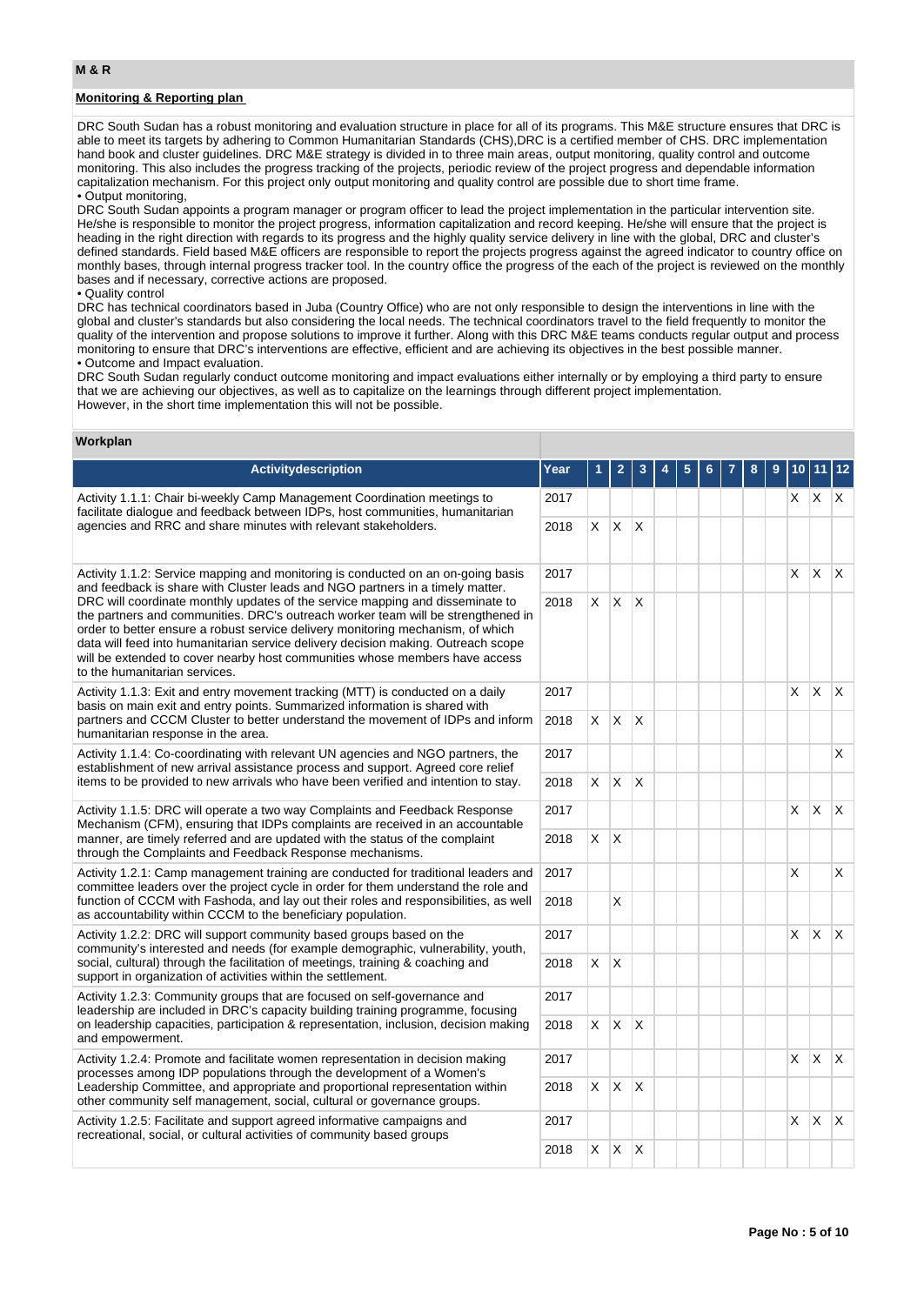| Activity 1.2.6: Establishment, upgrade and maintenance of the community centres<br>(targeting committee structures and other public or community buildings). | 2017 |   |   |  |  |  |  |   |  |
|--------------------------------------------------------------------------------------------------------------------------------------------------------------|------|---|---|--|--|--|--|---|--|
|                                                                                                                                                              | 2018 | x | x |  |  |  |  |   |  |
| Activity 1.2.7: Rehabilitation, construction and/or upgrade of communal & access<br>infrastructure (examples include roads, food drop zone, water management | 2017 |   |   |  |  |  |  | л |  |
| structures).                                                                                                                                                 | 2018 | x | x |  |  |  |  |   |  |
|                                                                                                                                                              |      |   |   |  |  |  |  |   |  |

# **OTHER INFO**

## **Accountability to Affected Populations**

DRC adheres to the Common Humanitarian Standards (CHS) by promoting and supporting community engagement in camp management and through implement accountability systems such as feedback and complaint mechanisms (CFM). Partners are well-aware of the mechanism. DRC collects the complaints and will either refer to other services or conduct direct follow up on specific camp management issues. Complaints mechanisms are accessible to all population groups through the CFM desks. Female and male staff ensures that women and men have appropriate counterparts to discuss issues with, as DRC realizes that due to gender roles women might not feel comfortable discussing with men. Additionally, any protection related cases – including threats, incidents or potential protection challenges are immediately referred to the DRC protection desk (in same location or nearby) for more in depth assessment and support by staff trained in protection guidelines and minimum standards. Additionally, realizing that community members – whether male or female – might not always want to access the CFM desk, DRC also collects general complaints on issues from the community groups – CCCM, women's and youth committee – to ensure that general trends and complaints are also taken into account by partners. These capabilities will be significantly boosted during the implementation of the project through focus on capacity building, and therefor stands to make significant positive impacts on DRC's Accountability to Affected Populations. CCCM relevant related feedback and complaints have been taken into account in the design of the SSHF project and this process will continue on an on-going basis.

#### **Implementation Plan**

Direct Implementation: DRC implements all its projects in Fashoda directly and does not work through implementation partners. However, in some cases of camp operations it is necessary to work with contractors, who DRC hires locally.

Coordination with Other Actors: DRC works in close coordination with NGO, UN partners and local actors who have a presence in, or active remotely for, Fashoda both bilaterally as well as through various coordination meetings. This includes, but is not limited to, the bi-weekly CCCM meeting and CCCM representation in IAWG Aburoc. Coordination mechanisms enable standardization and quality of service provision and will ensure that DRC, as the camp management agency, is able to maintain and disseminate up-to-date information, including familiarization with contingency plans. At the national level, DRC coordinates with other actors through a variety of platforms including cluster meetings where pressing issues concerning Fashoda may be raised.

#### **Coordination with other Organizations in project area**

| Name of the organization | Areas/activities of collaboration and rationale                                              |
|--------------------------|----------------------------------------------------------------------------------------------|
| <b>IOM</b>               | CCCM State Focal Point - development of strategy, implementation<br>methodology and planning |

# **Environment Marker Of The Project**

A: Neutral Impact on environment with No mitigation

### **Gender Marker Of The Project**

1-The project is designed to contribute in some limited way to gender equality

#### **Justify Chosen Gender Marker Code**

Camp management will target the entire population. Female gender specific considerations will be made in capacity building and establishment of community structures.

DRC is responsive to the unique needs of and threats faced by women and children during conflict and displacement. DRC mainstreams protection considerations, including gender considerations, into all of the organization's activities, including this project's CCCM activities. Furthermore, all assessments, monitoring exercises and evaluations conducted during this project will gather information that takes into consideration the unique experiences of women and girls, and, to the extent possible, all data will be disaggregated by gender and age.

DRC will also promote the inclusion of women in camp management structures, including community-led camp management committees and women's committees.

CCCM activities will closely align with DRC Protection programs to ensure that protection concerns specific to women and girls are taken into consideration during the entire project life cycle.

# **Protection Mainstreaming**

In Fashoda, CCCM activities will closely align with DRC Protection to ensure that protection concerns specific to women and girls are taken into consideration during the entire project life cycle. In general, Protection will be mainstreamed into all programming in line with DRC's approach, and specific attention given to vulnerable individuals/groups, including people with special needs, women, children, elderly and at-risk youth. Protection Mainstreaming is an integral component of all DRC activities across the board. In regards to camp management and camp coordination DRC ensures humanitarian principles are adhered to and practices a strict do no harm approach. Components of mainstreaming such as accountability are dealt through the DRC complaints mechanism, as well as regular interactions with communities through the outreach workers, which also feeds into the mainstreaming component of participation.

#### **Country Specific Information**

#### **Safety and Security**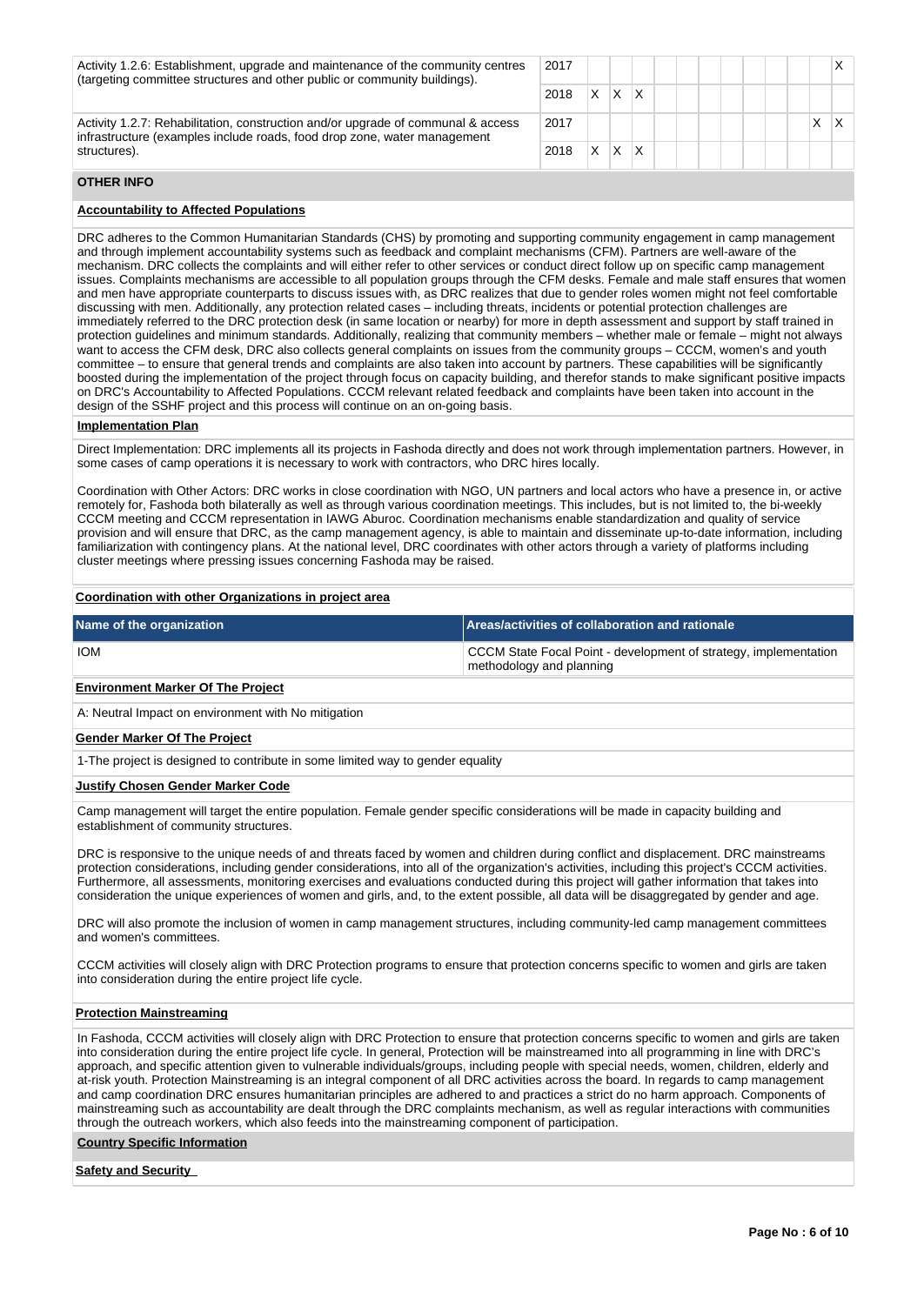While INGOs are currently not a direct target of the conflict in South Sudan, there is a possibility of being caught in cross-fire or shelling. especially when operating in or near the frontline of the conflict in Upper Nile state. Furthermore, risks and threats are extremely varied in the South Sudan context and the operating environments are remote and sometimes inaccessible. The DRC risk assessment is regularly reviewed and mitigating measures are adapted and implemented to reflect the threats faced by the staff. Site specific SOPs are in place in Fashoda; the safety management is supported by the INGO Malakal Safety Advisor and also DRC's Country Safety Adviser.

# **Access**

DRC currently enjoys extremely positive levels of access to all sites included in the implementation. Levels of community acceptance to DRC work remain high, and strategic interaction with local stakeholders at all sites have created a situation whereby DRC is permitted unobstructed access to persons of concern. This is a constant process that occurs throughout the implementation and has the potential the change rapidly, something experienced periodically at both sites, but up to the present there are no access concerns worth noting that will complicate the implementation of the proposed project.

That being said, creating and protecting humanitarian access and space remains is challenging in the Upper Nile State. For humanitarian actors, the dynamic nature of the violence and displacement, with territories changing. Constantly changing movement and displacement patterns hinder obtaining information on the new locations of IDPs, and thereafter finding ways either for them to access or for humanitarian actors to deliver services to them.

Fashoda is accessible via flights to the airstrip located in Aburoc. Some access restrictions appear periodically in river-crossing, but generally-speaking Fashoda access for DRC remains sufficient to successfully implement a diversity of programming in a variety of locations.

### **BUDGET**

| Code | <b>Budget Line Description</b>                                                                  | D/S | <b>Quantity</b> | Unit<br>cost          | <b>Duration</b><br><b>Recurran</b><br>ce | $\%$<br>charged<br>to CHF | <b>Total Cost</b> |
|------|-------------------------------------------------------------------------------------------------|-----|-----------------|-----------------------|------------------------------------------|---------------------------|-------------------|
|      | 1. Staff and Other Personnel Costs                                                              |     |                 |                       |                                          |                           |                   |
| 1.1  | Expat - Team Leader & Camp Manager Fashoda                                                      | D   |                 | 1 6,800<br>.00        | 5                                        | 100.00                    | 34,000.00         |
|      | Charged 5 months @ 6800. One month will be covered by DANIDA funding                            |     |                 |                       |                                          |                           |                   |
| 1.2  | National staff - CCCM Officer                                                                   | D   |                 | $1 \mid 1,620$<br>.00 | 3                                        | 100.00                    | 4,860.00          |
|      | This position is charged 3 months in this budget and 3 months will be covered by DANIDA funding |     |                 |                       |                                          |                           |                   |
| 1.3  | National staff - CS Officer                                                                     | D   |                 | $1 \mid 1,557$<br>.00 | 6                                        | 100.00                    | 9,342.00          |
|      | Rate applied is the current pay for the staff currently employed                                |     |                 |                       |                                          |                           |                   |
| 1.4  | National staff - Technical Officer                                                              | D   |                 | $1 \mid 1,557$<br>.00 | 4                                        | 100.00                    | 6,228.00          |
|      | 2 months charged in DANIDA                                                                      |     |                 |                       |                                          |                           |                   |
| 1.5  | National staff - CCCM assistants                                                                | D   |                 | 4 614.0<br>0          | 6                                        | 100.00                    | 14,736.00         |
|      |                                                                                                 |     |                 |                       |                                          |                           |                   |
| 1.6  | National staff - CFM desk assistants                                                            | D   |                 | 3 614.0<br>0          | 6                                        | 100.00                    | 11,052.00         |
|      | 3 months covered by DANIDA                                                                      |     |                 |                       |                                          |                           |                   |
| 1.7  | National staff - Fashoda support staff                                                          | D   |                 | $1 \ 6,508$<br>.00    | 4                                        | 100.00                    | 26,032.00         |
|      | 2 months covered under DANIDA                                                                   |     |                 |                       |                                          |                           |                   |
| 1.8  | National staff - Juba support staff                                                             | D   |                 | 1 23,36<br>4.49       | $\mathbf{1}$                             | 100.00                    | 23,364.49         |
|      |                                                                                                 |     |                 |                       |                                          |                           |                   |
|      | <b>Section Total</b>                                                                            |     |                 |                       |                                          |                           | 129,614.49        |
|      | 2. Supplies, Commodities, Materials                                                             |     |                 |                       |                                          |                           |                   |
| 2.1  | Camp coordination meetings                                                                      | D   |                 | 12 15.00              | $\mathbf{1}$                             | 100.00                    | 180.00            |
|      | Stationary, refreshments,                                                                       |     |                 |                       |                                          |                           |                   |
| 2.2  | Casual workers - Daily MTT / DOC tracking                                                       | D   | 14              | 4.00                  | 181                                      | 100.00                    | 10,136.00         |
|      | 14 casual workers working 7 days a week                                                         |     |                 |                       |                                          |                           |                   |
| 2.3  | Core relief items                                                                               | D   |                 | 200 95.00             | 1                                        | 100.00                    | 19,000.00         |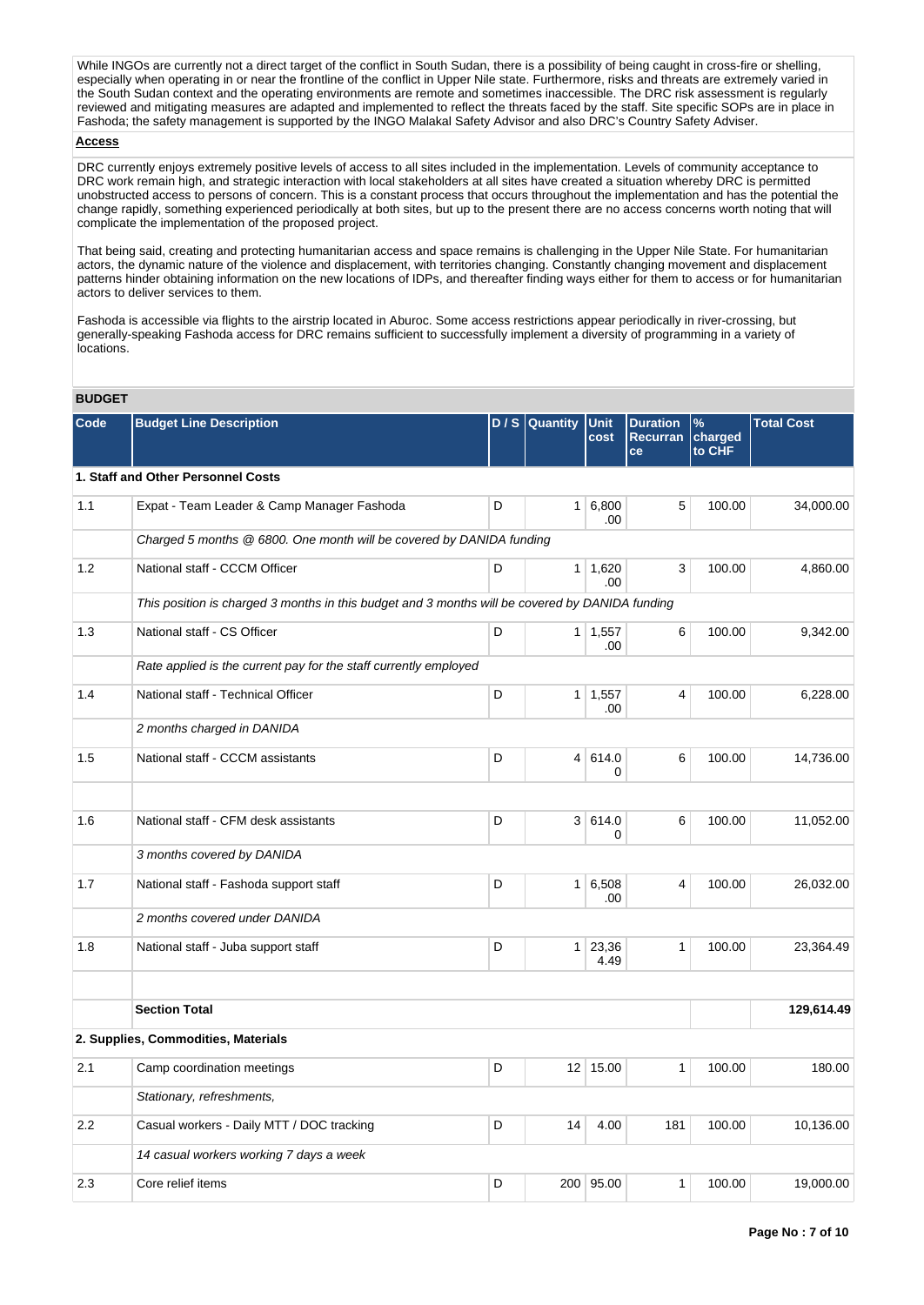|              | Plastic sheets, rope, kitchen utensils, blankets, mosquito                                                                                                                                        |   |                |                              |              |        |           |
|--------------|---------------------------------------------------------------------------------------------------------------------------------------------------------------------------------------------------|---|----------------|------------------------------|--------------|--------|-----------|
| 2.4          | Information and awareness campaigns                                                                                                                                                               | D |                | $4 \mid 1,100$<br>.00        | 1            | 100.00 | 4,400.00  |
|              | Banners, visibility materials, megaphone and other communication materials, promotion materials, refreshments, stationary, etc                                                                    |   |                |                              |              |        |           |
| 2.5          | Training for humanitarian agency and local actors                                                                                                                                                 | D |                | 30 15.00                     | 1            | 100.00 | 450.00    |
|              | Stationary, refreshments, certificates                                                                                                                                                            |   |                |                              |              |        |           |
| 2.6          | Training for community leadership and committees                                                                                                                                                  | D |                | 45 15.00                     | 1            | 100.00 | 675.00    |
|              | Stationary, refreshments, certificates                                                                                                                                                            |   |                |                              |              |        |           |
| 2.7          | Camp selfmanagement committees support                                                                                                                                                            | D |                | 55 50.00                     | $\mathbf{1}$ | 100.00 | 2,750.00  |
|              | Visibility materials, torches, bags, t-shirts                                                                                                                                                     |   |                |                              |              |        |           |
| 2.8          | D<br>960.5<br>$\mathbf{1}$<br>Safety and maintenance tools for committee<br>$\overline{4}$<br>7                                                                                                   |   |                |                              |              |        | 3,842.28  |
|              | Nails, saw, rope, messuring tape, shovel, picking axe, hammer, screwdrivers, scissors, spanners, wrench, cutter and other<br>maintenance tools                                                    |   |                |                              |              |        |           |
| 2.9          | Capacity building trainings for community leadership and<br>groups                                                                                                                                | D |                | 10 50.00                     | 1            | 100.00 | 500.00    |
|              | Stationary, refreshments, certificate, visibility materials                                                                                                                                       |   |                |                              |              |        |           |
| 2.10         | Community structures materials                                                                                                                                                                    | D |                | 10 300.0<br>0                | 1            | 100.00 | 3,000.00  |
|              | Construction materials, furniture, fixtures based on need assessed                                                                                                                                |   |                |                              |              |        |           |
| 2.11         | Works and tools for community structures                                                                                                                                                          | D |                | $1$ 750.0<br>$\Omega$        | $\mathbf{1}$ | 100.00 | 750.00    |
|              | Casual workers (carpenters, construction workers), nails, saw, rope, measuring tape, shovel, picking axe, hammer,<br>screwdrivers, scissors, spanners, wrench, cutter and other maintanance tools |   |                |                              |              |        |           |
| 2.12         | Materials for youth space                                                                                                                                                                         | D |                | $1 \mid 1,250$<br>.00        | $\mathbf{1}$ | 100.00 | 1,250.00  |
|              | Games, books, dvds, mats, fixtures etc                                                                                                                                                            |   |                |                              |              |        |           |
| 2.13         | Community access points and infrastructures                                                                                                                                                       | D |                | $1 \mid 7,591$<br>.30        | $\mathbf{1}$ | 100.00 | 7,591.30  |
|              | Sand, murram, culverts, wood, nails, rope, and other construction materials                                                                                                                       |   |                |                              |              |        |           |
| 2.14         | Loaders / Offloaders casual workers for program materials                                                                                                                                         | D | 1 <sup>1</sup> | 300.0<br>$\Omega$            | 1            | 100.00 | 300.00    |
|              |                                                                                                                                                                                                   |   |                |                              |              |        |           |
| 2.15         | Community Outreach Workers and Mobilizers (casual workers)                                                                                                                                        | D |                | $1 \overline{)2,880}$<br>.00 | 1            | 100.00 | 2,880.00  |
|              |                                                                                                                                                                                                   |   |                |                              |              |        |           |
|              | <b>Section Total</b>                                                                                                                                                                              |   |                |                              |              |        | 57,704.58 |
| 3. Equipment |                                                                                                                                                                                                   |   |                |                              |              |        |           |
| 3.1          | <b>Tablets</b>                                                                                                                                                                                    | D |                | 3 350.0<br>0                 | 1            | 100.00 | 1,050.00  |
|              | Used for complaints and feedback mechanism                                                                                                                                                        |   |                |                              |              |        |           |
| 3.2          | IT equipment and accessories                                                                                                                                                                      | D |                | $2 \mid 1,350$<br>.00        | $\mathbf{1}$ | 100.00 | 2,700.00  |
|              | Laptop, desktop, mouse, bag etc                                                                                                                                                                   |   |                |                              |              |        |           |
|              | <b>Section Total</b>                                                                                                                                                                              |   |                |                              |              |        | 3,750.00  |
|              | 4. Contractual Services                                                                                                                                                                           |   |                |                              |              |        |           |
| 4.1          | Service contract for visual & design with database                                                                                                                                                | D |                | $1 \mid 3,500$<br>.00        | 1            | 100.00 | 3,500.00  |
|              |                                                                                                                                                                                                   |   |                |                              |              |        |           |
| 4.2          | Freight cost to Aburoc                                                                                                                                                                            | D |                | 2 6,800<br>.00               | 1            | 100.00 | 13,600.00 |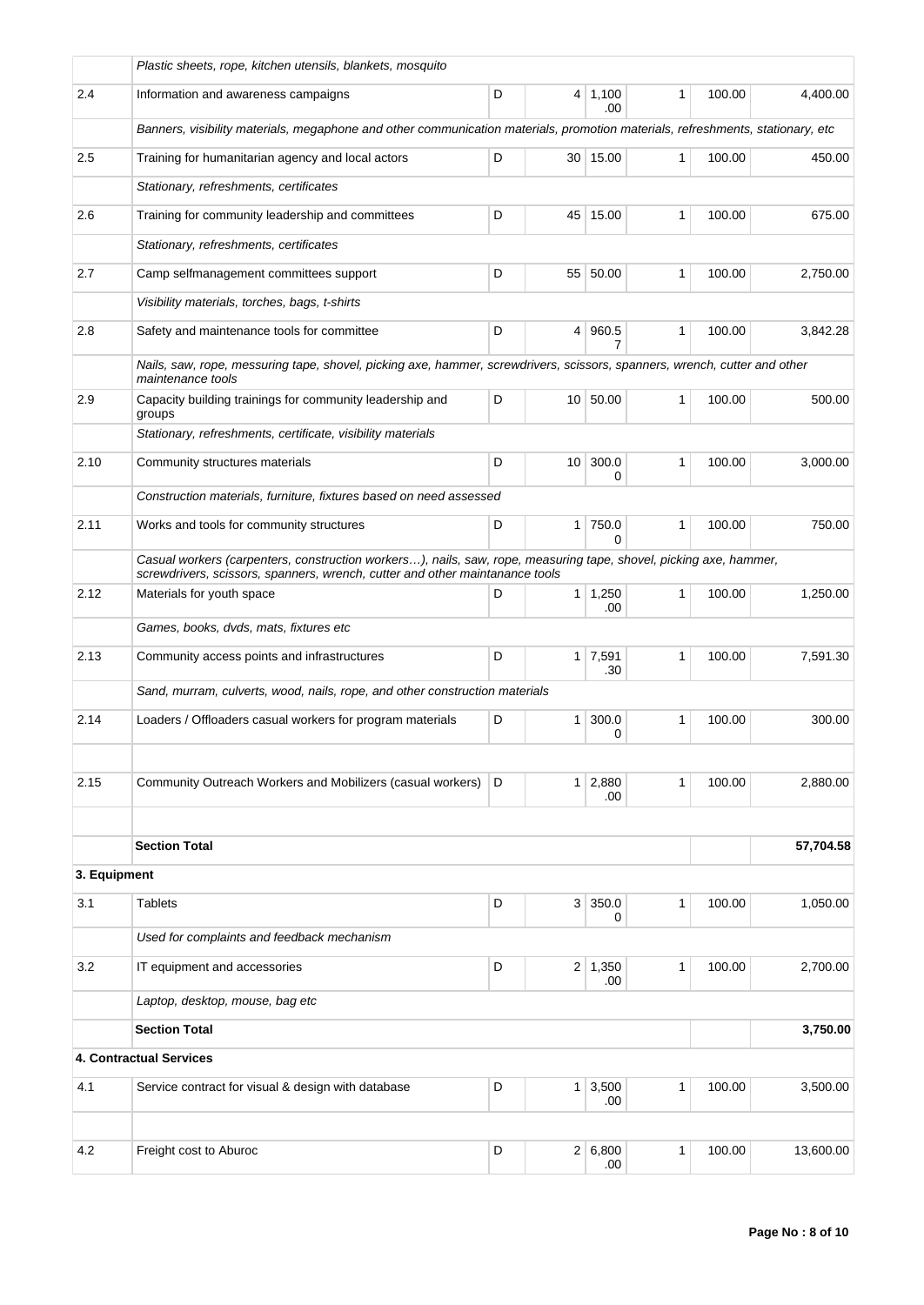|                                     | Charters, truck rental                                                                    |             |                 |                       |              |        |                         |
|-------------------------------------|-------------------------------------------------------------------------------------------|-------------|-----------------|-----------------------|--------------|--------|-------------------------|
|                                     | <b>Section Total</b>                                                                      |             | 17,100.00       |                       |              |        |                         |
| 5. Travel                           |                                                                                           |             |                 |                       |              |        |                         |
| 5.1                                 | <b>Incountry Travel</b>                                                                   | D           | 20 <sup>1</sup> | 312.5<br>0            | 1            | 100.00 | 6,250.00                |
|                                     | UNHAS ticket, extra language, other in country flights                                    |             |                 |                       |              |        |                         |
|                                     | <b>Section Total</b>                                                                      |             |                 |                       |              |        | 6,250.00                |
|                                     | 6. Transfers and Grants to Counterparts                                                   |             |                 |                       |              |        |                         |
| <b>NA</b>                           | <b>NA</b>                                                                                 | <b>NA</b>   | 0               | 0.00                  | 0            | 0      | 0.00                    |
|                                     | <b>NA</b>                                                                                 |             |                 |                       |              |        |                         |
| <b>Section Total</b>                |                                                                                           |             |                 |                       |              |        | 0.00                    |
|                                     | 7. General Operating and Other Direct Costs                                               |             |                 |                       |              |        |                         |
| 7.1                                 | Protective and visibility gear for staff                                                  | $\mathsf S$ | 1 <sup>1</sup>  | 750.0<br>0            | $\mathbf{1}$ | 100.00 | 750.00                  |
|                                     | gumboots, t-shirts, poncho, cap, umbrella, raincoats                                      |             |                 |                       |              |        |                         |
| 7.2                                 | Bank/Cash transfer fees                                                                   | S           | 1 <sup>1</sup>  | 2,169<br>.77          | $\mathbf{1}$ | 100.00 | 2,169.77                |
|                                     |                                                                                           |             |                 |                       |              |        |                         |
| 7.3                                 | Internet and communication cost                                                           | S           | 1 <sup>1</sup>  | 1,101<br>.00          | 6            | 100.00 | 6,606.00                |
|                                     | Internet, airtime, VSAT subscription, satelite phone cost                                 |             |                 |                       |              |        |                         |
| 7.4                                 | Staff capacity building training                                                          | S           |                 | $1 \mid 1,000$<br>.00 | 1            | 100.00 | 1,000.00                |
|                                     | Enrollment fees, perdiem, travel                                                          |             |                 |                       |              |        |                         |
| 7.5                                 | Office supplies                                                                           | S           | 1 <sup>1</sup>  | 300.0<br>0            | 6            | 100.00 | 1,800.00                |
|                                     | Stationary, water, coffee, tea, sugar, water carrier,                                     |             |                 |                       |              |        |                         |
| 7.6                                 | Compound upgrades and maintanance                                                         | S           | 1               | 2,000<br>.00          | $\mathbf{1}$ | 100.00 | 2,000.00                |
|                                     | Furniture, fixtures, local materials used for compound improvements, plastic sheets, etc. |             |                 |                       |              |        |                         |
| 7.7                                 | Vehicle and generator fuel and maintanance                                                | S           | 1               | 650.0<br>0            | 6            | 100.00 | 3,900.00                |
|                                     | For vehicle, gator, tractor and generator                                                 |             |                 |                       |              |        |                         |
| $7.8$                               | Casual workers (support staff)                                                            | $\mbox{S}$  | 2               | 100.0<br>0            | $\mathbf 5$  | 100.00 | 1,000.00                |
|                                     | <b>Section Total</b>                                                                      |             |                 |                       |              |        | 19,225.77               |
|                                     |                                                                                           |             |                 |                       |              |        |                         |
| <b>SubTotal</b><br>439.00<br>Direct |                                                                                           |             |                 |                       |              |        | 233,644.84              |
| Support                             |                                                                                           |             |                 |                       |              |        | 214,419.07<br>19,225.77 |
| <b>PSC Cost</b>                     |                                                                                           |             |                 |                       |              |        |                         |
|                                     | PSC Cost Percent                                                                          |             |                 |                       |              |        | 7.00                    |
| PSC Amount                          |                                                                                           |             |                 |                       |              |        | 16,355.14               |
| <b>Total Cost</b>                   |                                                                                           |             |                 |                       |              |        | 249,999.98              |